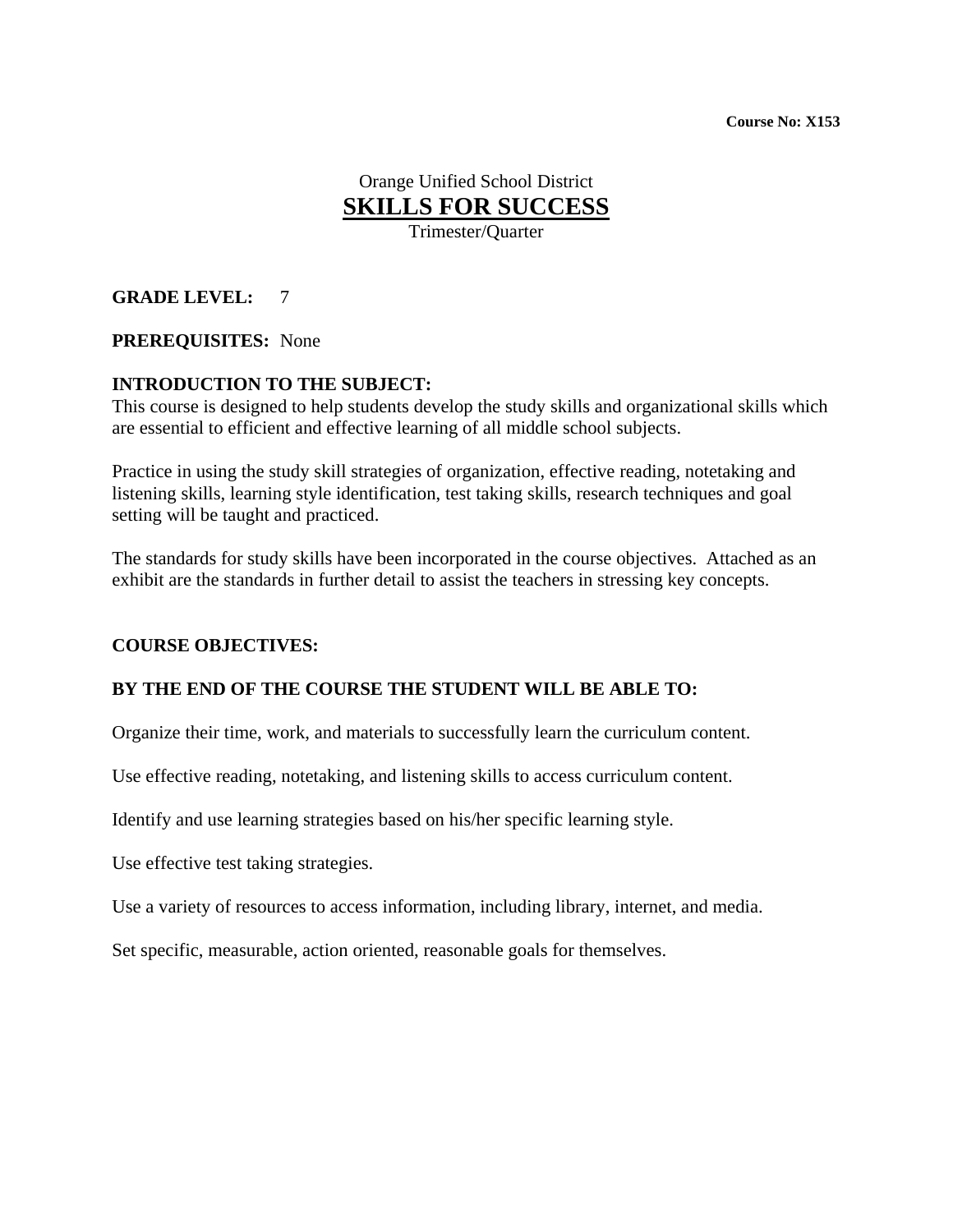Skills for Success Page 2

# **COURSE OVERVIEW AND APPROXIMATE UNIT TIME ALLOTMENTS:**

|     |                                                     |                                                                                                                                   | <b>WEEKS</b> |
|-----|-----------------------------------------------------|-----------------------------------------------------------------------------------------------------------------------------------|--------------|
| I.  | Organization                                        |                                                                                                                                   | 2            |
|     | A.                                                  | Use daily planner to record all assignments, teacher comments,<br>and parent input.                                               |              |
|     | <b>B.</b>                                           | Organize their work in a notebook format.                                                                                         |              |
|     | C.                                                  | Identify learning supplies needed for optimum school<br>performance.                                                              |              |
|     | D.                                                  | Attention will be paid to a student's study environment at<br>home and at school (based on learning styles).                      |              |
|     | Ε.                                                  | Effective time management techniques develop skills in<br>prioritizing commitments.                                               |              |
| II. | Goal Setting and Evaluating                         |                                                                                                                                   | 1            |
|     | А.                                                  | Setting and evaluating long term goals.                                                                                           |              |
|     | <b>B.</b>                                           | Setting and evaluating short term goals which support the long<br>term goals.                                                     |              |
|     | C.                                                  | Making a plan of action to achieve the goals they set for themselves.                                                             |              |
| Ш.  | Identify and Use Learning Strategies and Styles     |                                                                                                                                   | 3            |
|     | A.                                                  | Use a learning styles survey to determine best learning modality<br>for each student.                                             |              |
|     | <b>B.</b>                                           | Explore study skills appropriate for each style.                                                                                  |              |
|     | $C_{\cdot}$                                         | Establish guidelines for working with others.                                                                                     |              |
|     | D.                                                  | Refining personal management skills.                                                                                              |              |
| IV. | Effective Reading, Notetaking, and Listening Skills |                                                                                                                                   | 3            |
|     | A.                                                  | Previewing text material.                                                                                                         |              |
|     | <b>B.</b>                                           | How are texts organized?                                                                                                          |              |
|     | $C_{\cdot}$                                         | How to use the text effectively.                                                                                                  |              |
|     | D.                                                  | Taking notes on text.                                                                                                             |              |
|     | Ε.                                                  | Using active listening skills in class.                                                                                           |              |
|     | F.<br>G.                                            | Notetaking from lecture.<br>Strategies for memorizing information.                                                                |              |
|     |                                                     |                                                                                                                                   |              |
| V.  | <b>Test Taking Skills</b>                           |                                                                                                                                   | $\mathbf{1}$ |
|     | A.                                                  | Following directions carefully.                                                                                                   |              |
|     | <b>B.</b>                                           | Develop strategies for taking different types of tests (multiple<br>choice, short answer, true/false, essay, matching, scantron). |              |
|     | $\mathsf{C}$ .                                      | Preparing for tests.                                                                                                              |              |
|     |                                                     |                                                                                                                                   |              |

D. Key vocabulary utilized tests (compare, contrast, explain, etc.).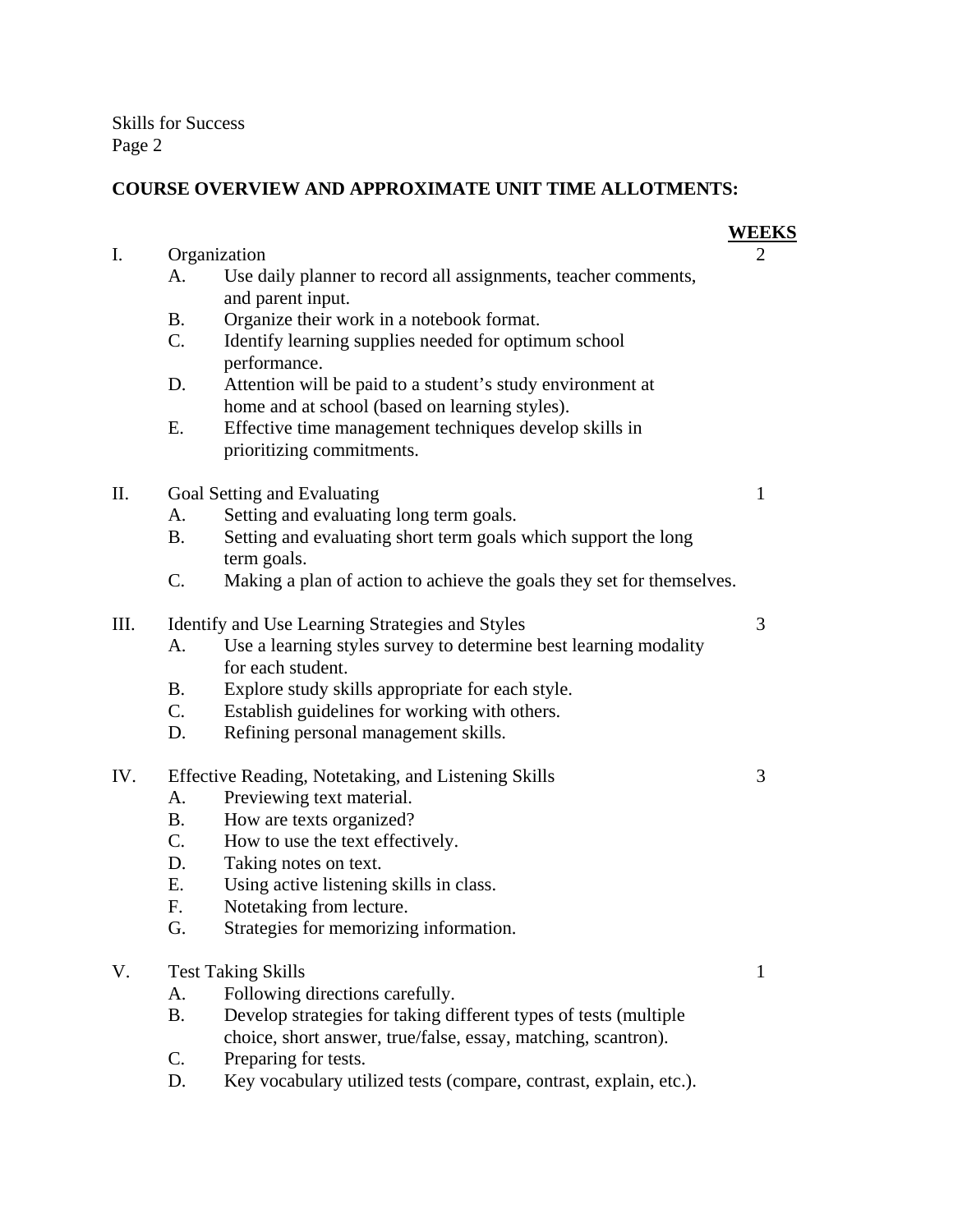Skills for Success Page 3

- VI. Research Skills
	- A. Use of library resources.
	- B. How to use and locate reference materials.
	- C. Organizing data obtained through research.

Total Weeks 12

#### **RESOURCES**

- 1. Abbamont, Gary W. and Brescher, Antoinette, *Study Smart*, The Center for Applied Research in Education, West Nyack, NY 10995, 1990.
- 2. Bete, Channing L., *A Scriptographic Booklet*, South Deerfield, MA 01373, 800-628-7733 book #55012.
- 3. Canter, Lee, *Homework Without Tears*, Lee Canter & Associates, 1989, Santa Monica, CA, 800-262-4347.
- 4. Canter, Lee, *Homework Without Tears Study Skills Series*, Lee Canter & Associates, Santa Monica, CA, 800-262-4347*.*
- 5. Carroll, Aileen M., *How to Study Better and Faster*, J. Weston Walch, Portland, Maine, 1992 (Learning Styles).
- 6. Dodge, Judith, *The Study Skills Handbook*, Scholastic Professional Books, New York, 1994.
- 7. Ellis, Dave and Lenn, Peter, *Learning Power Strategies for Student Success*, second edition, Great Source Education Group, Inc., 181 Ballardvale St., Wilmington, MA 01887.
- 8. Ernst, John, *Middle School Study Skills*, Teacher Created Materials, Inc., P.O. Box 1040, Huntington Beach, CA 92647, 1996.
- 9. Evan-Moor Educational Publishers, *Daily Language Review*, 800-777-4362, http://www.evan-moor.com.
- 10. Firpo, Les C., and Wasson, Julia M., *Reading Test Success*, Great Source Education Group, Inc., 181 Ballardvale St., Wilmington, MA 01887.
- 11. Fry, Ron, *How to Study*, Career Press, Franklin Lakes, NJ, 1996.
- 12. Johnson, Sharon, *College Study Skills Tutors Guide and Workbook*, University Partners Project Score.
- 13. Kostic, Diane, *Study Starters, Basic Strategies for Academic Success*, Good Apple, Carthage, IL 62321-0299, 1994.
- 14. LaMares, Clare, *The Winner's Circle.*
- 15. McDonald, Glen, *Study Skills A,B*, McDonald Publishing Co., St. Louis, Missouri, 63144-1901, 800-722-8080.
- 16. Milliken Publishing Co., *Reference Tools and Study Skills*, St. Louis, Missouri.*.*
- 17. Milliken Publishing Co., *Basic Library Skills*, St. Louis, Missouri.

**WEEKS**